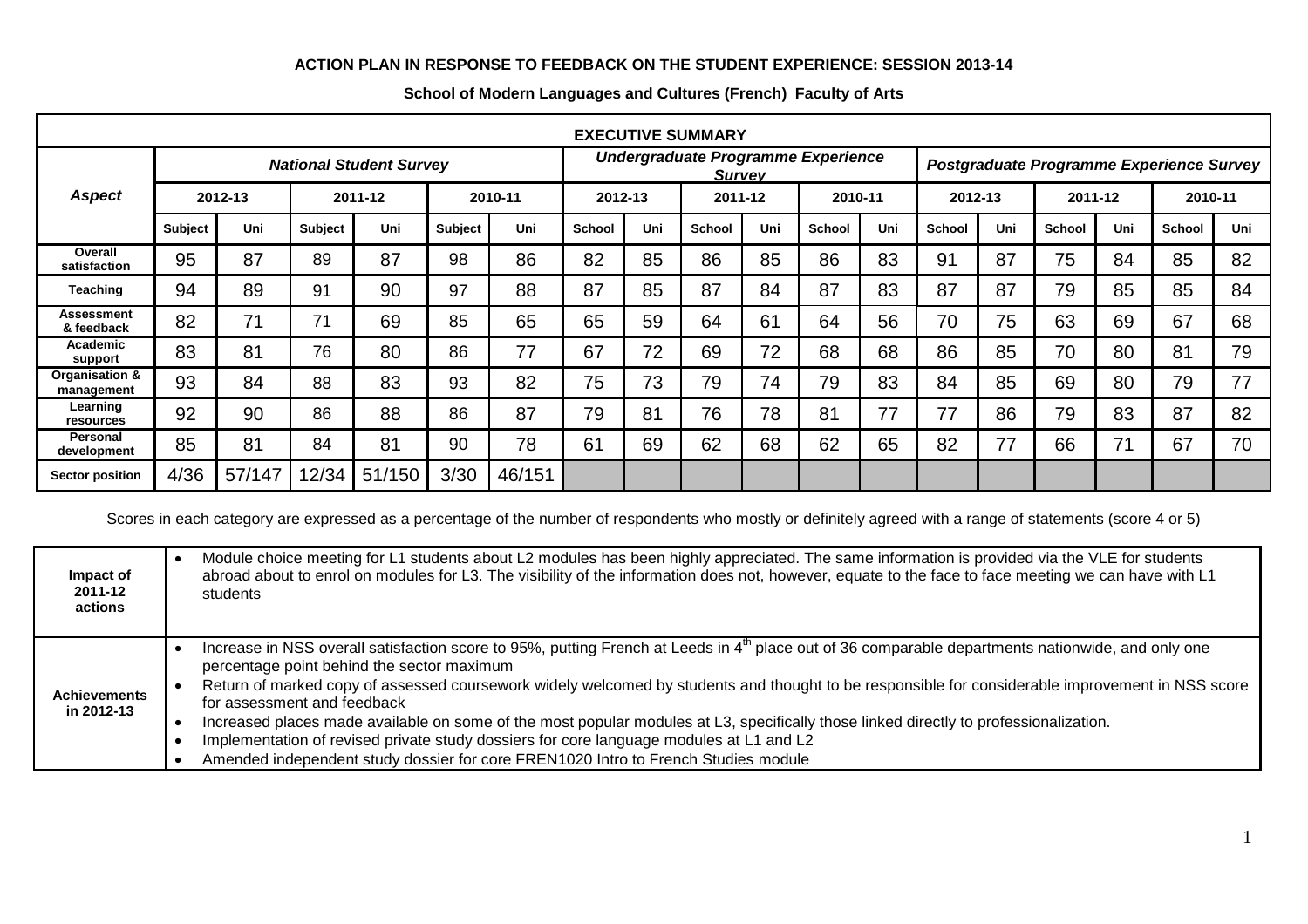| <b>Main actions</b><br>for 2013-14                                                      | Refine private study dossiers for core language modules at L1 and L2, in response to student feedback.<br>$\bullet$<br>Further amendments to independent study dossier for core FREN1020 Intro to French Studies module in response to student feedback; to involve an<br>amendment to the module assessment for 2014-15<br>Change to L3 core language module in response to requests from students for an element of coursework rather than all exams: one element to become<br>$\bullet$<br>a take-home exam.<br>Further embed submission of two copies of assessed coursework so that marked copy can be returned to students. Encouragement and reminders to L2<br>$\bullet$<br>students (especially, but not only, Easter Leavers) to provide SAEs in order to receive their feedback by post<br>Increase advertisement of 'Feedback week' in semester 2 to encourage take-up of the opportunity<br>$\bullet$<br>Pilot scheme where L3 students lead grammar surgeries for L1 students |
|-----------------------------------------------------------------------------------------|---------------------------------------------------------------------------------------------------------------------------------------------------------------------------------------------------------------------------------------------------------------------------------------------------------------------------------------------------------------------------------------------------------------------------------------------------------------------------------------------------------------------------------------------------------------------------------------------------------------------------------------------------------------------------------------------------------------------------------------------------------------------------------------------------------------------------------------------------------------------------------------------------------------------------------------------------------------------------------------------|
| <b>Summary of</b><br>student<br>involvement in<br>the production of<br>this Action Plan | Involvement of student reps in Staff Student Forum. The plan discussed in the forum and comments and ideas invited<br>$\bullet$<br>Detailed analysis of NSS and PS, both scores and individual comments<br>$\bullet$                                                                                                                                                                                                                                                                                                                                                                                                                                                                                                                                                                                                                                                                                                                                                                        |

## **ACTION PLAN IN RESPONSE TO FEEDBACK ON THE STUDENT EXPERIENCE: SESSION 2013-14**

## **School of Modern Languages and Cultures (French) Faculty of Arts**

| <b>Aspect</b>           | Progress with actions in response to 2011-12<br>feedback and indication of impact                                                                                                                                                                                                                         | <b>Issues raised in 2012-13 feedback</b><br>Planned response in 2013-14                                                                                                                                                                                                                                                                                                                                                                                                                                                                                                                                         |
|-------------------------|-----------------------------------------------------------------------------------------------------------------------------------------------------------------------------------------------------------------------------------------------------------------------------------------------------------|-----------------------------------------------------------------------------------------------------------------------------------------------------------------------------------------------------------------------------------------------------------------------------------------------------------------------------------------------------------------------------------------------------------------------------------------------------------------------------------------------------------------------------------------------------------------------------------------------------------------|
| Overall<br>satisfaction | NSS 95%, a pleasing recovery from a (relatively)<br>low score of 89% last year<br>Focus group was not very successful: so few<br>students responded to the call to participate<br>that the comments made were narrow in<br>scope and cannot necessarily be taken as<br>representative of the whole cohort | See below<br>Continued praise for the year abroad                                                                                                                                                                                                                                                                                                                                                                                                                                                                                                                                                               |
| <b>Teaching</b>         | NSS 94%, up 3 points on last year<br>More than enough places now on two of our<br>professional language modules, but one still<br>over-subscribed                                                                                                                                                         | Request for extra classes on grammar<br>We have introduced grammar lectures<br>(revision) for L3 core language module<br>Continued wide-spread praise for enthusiastic<br>We will run a pilot scheme in semester 2: L3<br>and stimulating lecturers<br>students to run grammar workshops /<br>In PS, praise for module outlines<br>surgeries for L1 students. Academic staff will<br>Continued request for more contact time in<br>provide preliminary guidance in managing the<br>language modules especially at L1 (PS and<br>sessions and provide support on the<br>SSF)<br>grammatical points, as necessary |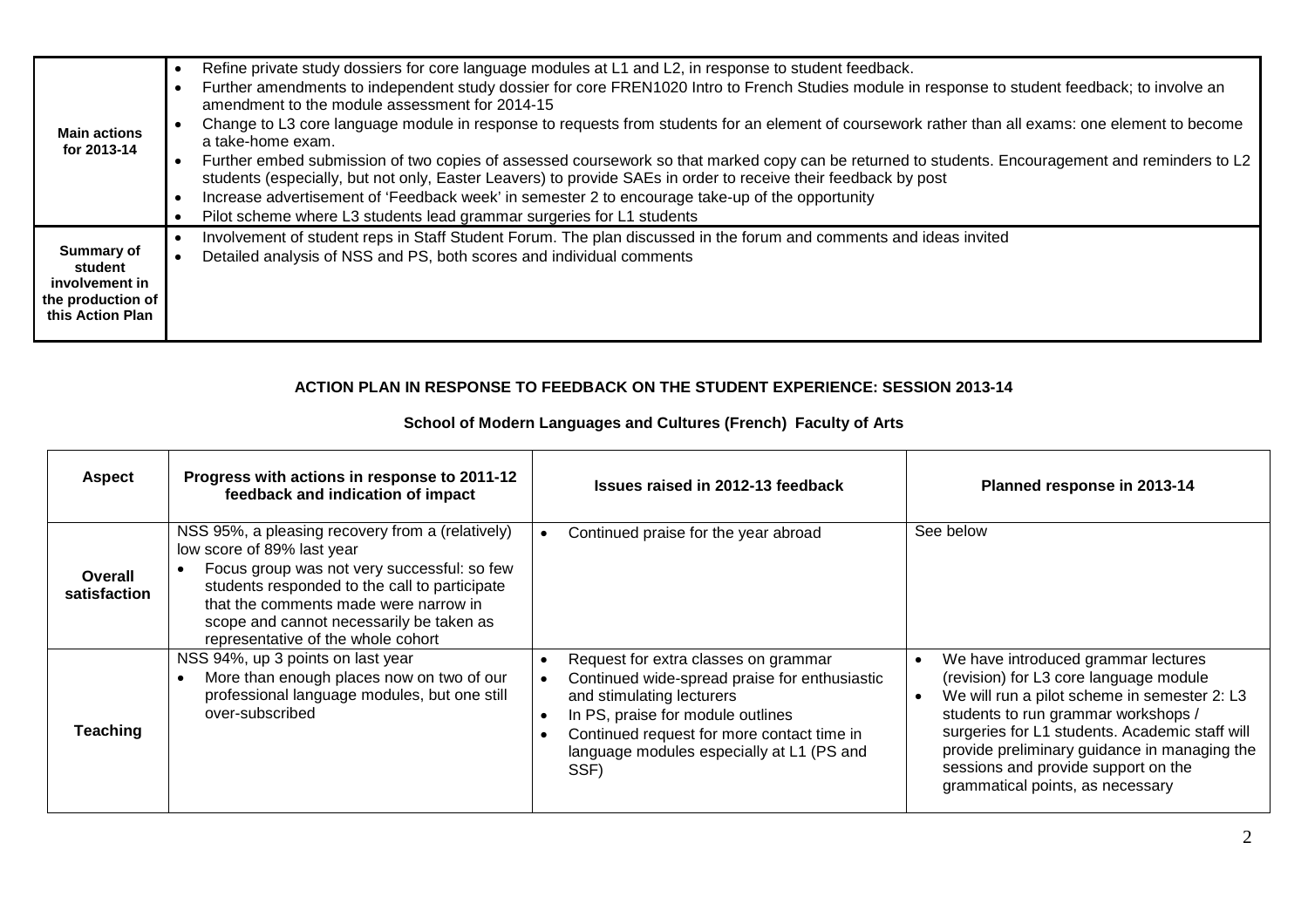| <b>Assessment</b><br>and feedback | NSS 82%, compared with 71% last year. The<br>scores on every question within this category<br>have improved<br>Poor uptake of opportunities afforded by<br>designation of a 'feedback week'<br>Students to submit duplicate copies of<br>coursework, to enable return of marked copy<br>to student<br>Module amendment passed to introduce<br>$\bullet$<br>some take-home element to assessment of<br>core language module<br>Greater use of generic feedback on exams in<br>$\bullet$<br>large modules; encouragement to provide<br>individual feedback especially at L3 in small<br>modules<br>No unexplained anomalies regarding marks<br>awarded between modules spotted this year.<br>Continued vigilance required | In addition to an increased score, a number of<br>comments highlight the improvement in<br>feedback over previous years<br>However the scores indicate that there is still<br>$\bullet$<br>room for improvement in certain areas                                                   | We will continue use of submission of 2<br>copies of coursework;<br>We will advertise feedback week more<br>$\bullet$<br>strongly to improve uptake<br>We will encourage L2 students even more<br>$\bullet$<br>strongly to provide SAEs<br>to receive feedback on coursework<br>Renewed effort to return marks and feedback<br>promptly (within the 3-week turnaround time<br>expected), especially in the case of semester<br>1 assessments and L2 Easter Leavers'<br>essays, without waiting for central publication<br>of results<br>Colleagues are encouraged to rethink format<br>of formative assessments where there is<br><80% take-up<br>We will offer individual feedback on exams to<br>L2 students where numbers allow                                                       |
|-----------------------------------|-------------------------------------------------------------------------------------------------------------------------------------------------------------------------------------------------------------------------------------------------------------------------------------------------------------------------------------------------------------------------------------------------------------------------------------------------------------------------------------------------------------------------------------------------------------------------------------------------------------------------------------------------------------------------------------------------------------------------|------------------------------------------------------------------------------------------------------------------------------------------------------------------------------------------------------------------------------------------------------------------------------------|------------------------------------------------------------------------------------------------------------------------------------------------------------------------------------------------------------------------------------------------------------------------------------------------------------------------------------------------------------------------------------------------------------------------------------------------------------------------------------------------------------------------------------------------------------------------------------------------------------------------------------------------------------------------------------------------------------------------------------------------------------------------------------------|
| Academic<br>support               | NSS 83%, up 7 points on last year<br>High numbers of personal tutees unresolved,<br>but taken into account in WLM.                                                                                                                                                                                                                                                                                                                                                                                                                                                                                                                                                                                                      | There is some residual perception of lack of<br>$\bullet$<br>support following the demise of the Centre for<br>Joint Honours<br>One poor score for qn 12 in NSS (advice on<br>$\bullet$<br>study choices)                                                                          | There will be no further comparison with<br>CJHML by future students; however this does<br>not mean that we do not need to work on<br>academic support provided.<br>We will remind all personal tutors to use the<br>Leeds for Life webforms for post tutorial<br>feedback<br>We will renew encouragement for ALL module<br>leaders to provide information on VLE re<br>modules available for following year, and we<br>will encourage students on their year abroad<br>to consult the module information on the VLE<br>and email module convenors if they want<br>additional information<br>We will provide a 'module information week'<br>late in semester 2 for current L1 students; we<br>will encourage current RA students to email<br>module convenors for additional information |
| Organisation<br>and<br>management | NSS 93%, up 5 points on last year<br>Visible improvements in administrative subject<br>support                                                                                                                                                                                                                                                                                                                                                                                                                                                                                                                                                                                                                          | Continued praise for wide choice of modules in<br>$\bullet$<br>the NSS and PS<br>L2 have expressed dissatisfaction with the high<br>$\bullet$<br>number of lectures taking place on a Tuesday<br>Continued strongly expressed dissatisfaction<br>with the online enrolment process | We have made an effort this year to avoid<br>clashes in L2 lectures. We will revisit the<br>timetable for lectures in an effort to spread<br>them further; however they need to take place<br>early in the week so that seminars can follow<br>them later in the week                                                                                                                                                                                                                                                                                                                                                                                                                                                                                                                    |